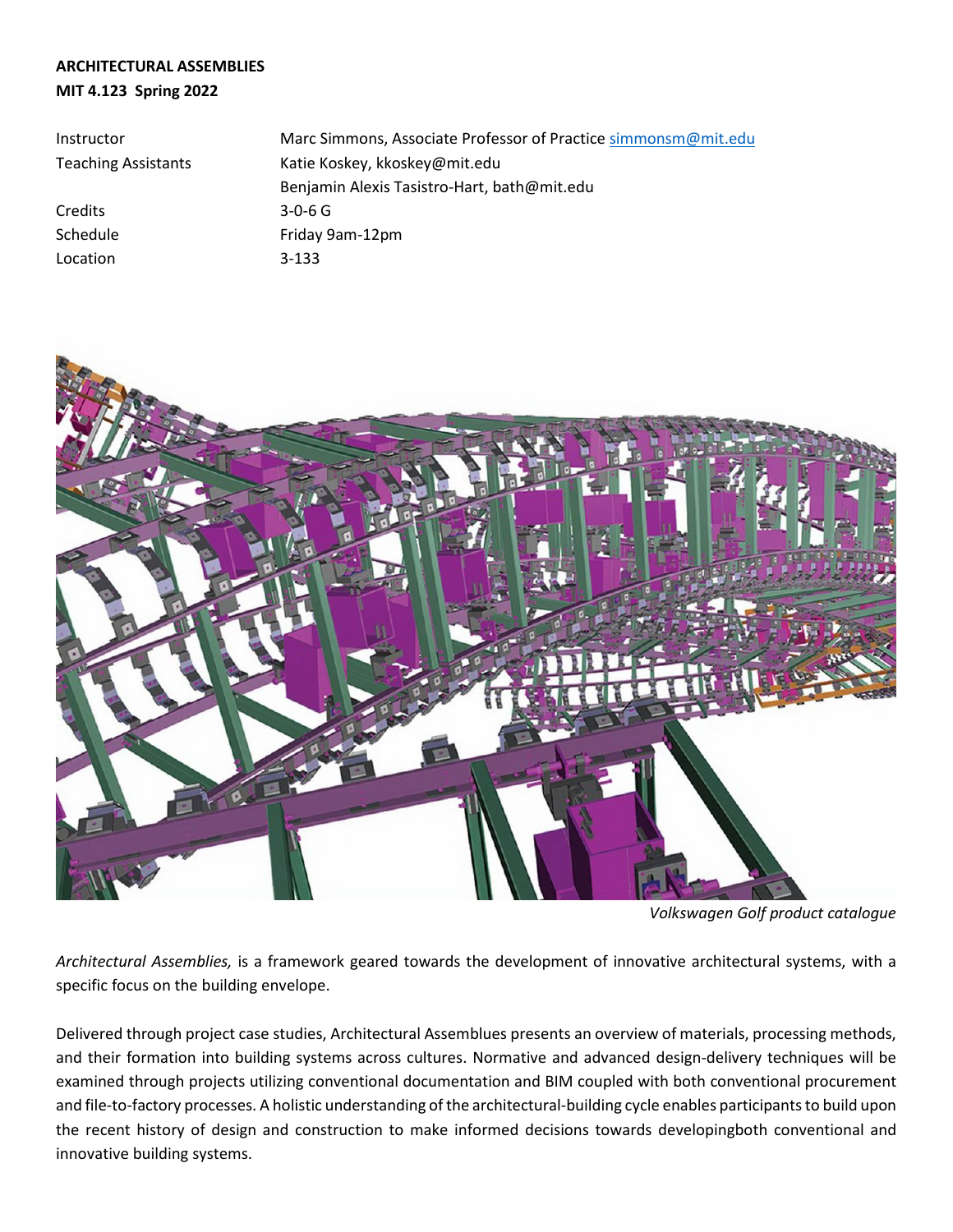## **Course Evaluation**

50% Project 1 Group Work 50% Project 2 Individual Work



### **Course Project Assignments**

### **Project 1 Group Assignment :**

Students will be randomly organized into groups and select a case study from the list below. Each group will then research the case study building, program, organizational logic, material and construction systems, tectonics, site, context and subgrade conditions.

Assessment of best tool set and process logic for digital modeling of the study area part of the building. Required representation of the building as both live model, slide presentation and choreographed animation, including surface, wireframe, system and constructability representation, and including detailed tectonics of a key multi material systems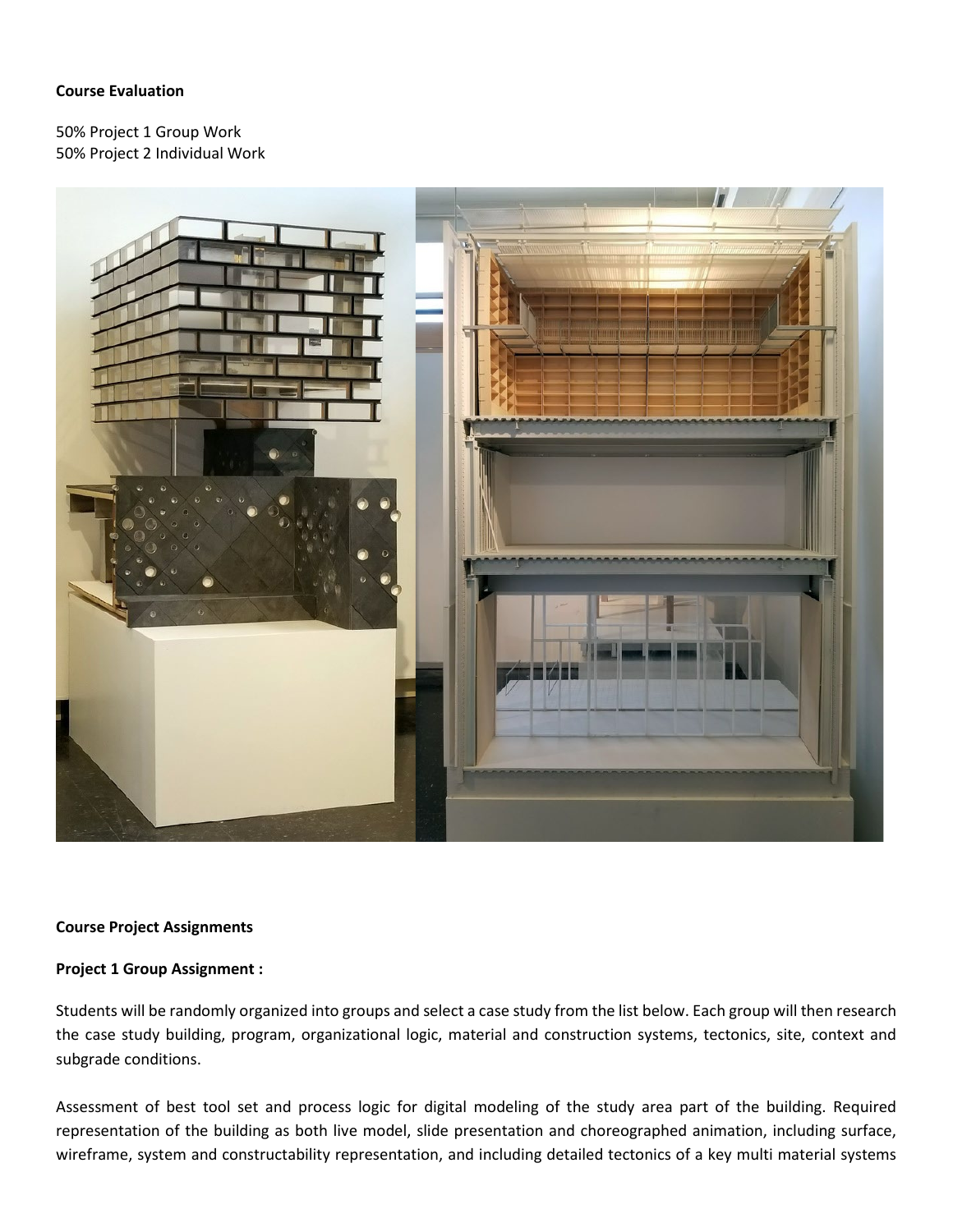interface. Foundations, site, structure, conceptual mep, interior systems and detailed building envelope shall all be modeled.

Physical modeling at scale 1:5 façade/structural architectural model model of a meaningful, representative part of the building envelope and related structure and MEP systems.

Case Study in Landscape PPT / PDF for presentation Digital Model Drawings and 1 to 5 Scale Physical Model. 1 to 5 Scale Budget Allowance TBD

Case Study Projects :

- 1 Juilliard School Tianjin, China Diller Scofidio Renfro
- 2 Seattle Space Needle, USA Olson Kundig
- 3 4Milstein Hall College of Art, Cornell University, USA OMA
- 4 Cummins Indianapolis HQ, USA Deborah Berke
- 5 Canadian Parliament West Block A49 + EVOQ
- 6 Amazon Spheres NBBJ
- 7 Xiqu Center Revery
- 8 2050 M Street REX
- 9 Grace Farms SANAA
- 10 Shenzhen Energy Building BIG
- 11 Kimbell Art Museum Expansion Renzo Piano
- 12 Isabella Gardner Museum Renzo Piano
- 13 Seattle Library OMA
- 14 Viceroy Hotel UAE Asymptote
- 15 IMS Instituto Moreira Salles Sao Paolo, Brazil Andrade Morettin

### **Project 2 : Individual Assignment**

Student selects their own case study building, built within last 30 years. Must be a building for which you can obtain good published design and technical information on the building envelope/structure/systems. Submit building selected for pre-approval by instructor by February 18.

Project Requirements

Produce Case Study ~2000 words including history, design narrative, system descriptions, materials and processes, final assemblies, your appreciation or criticism of the project and its materials and systems.

Select study area of building that includes structure, envelope and interiors.

Produce 3d Rhino or Revit model of study area illustrating all elements including connections where possible.

Produce 2d drawings at 1:10, 1:5 and 1:1 of a minimum of 1 plan and 1 section at each of the three scales.

Annotate drawings with all constituent materials and finishes.

Submit drawings as annotated pdf's and 3d assembly file in Rhino or Revit format + 3 jpeg screenshots of 3d views/axonometrics of your 3d model. Produce rendered views if you wish.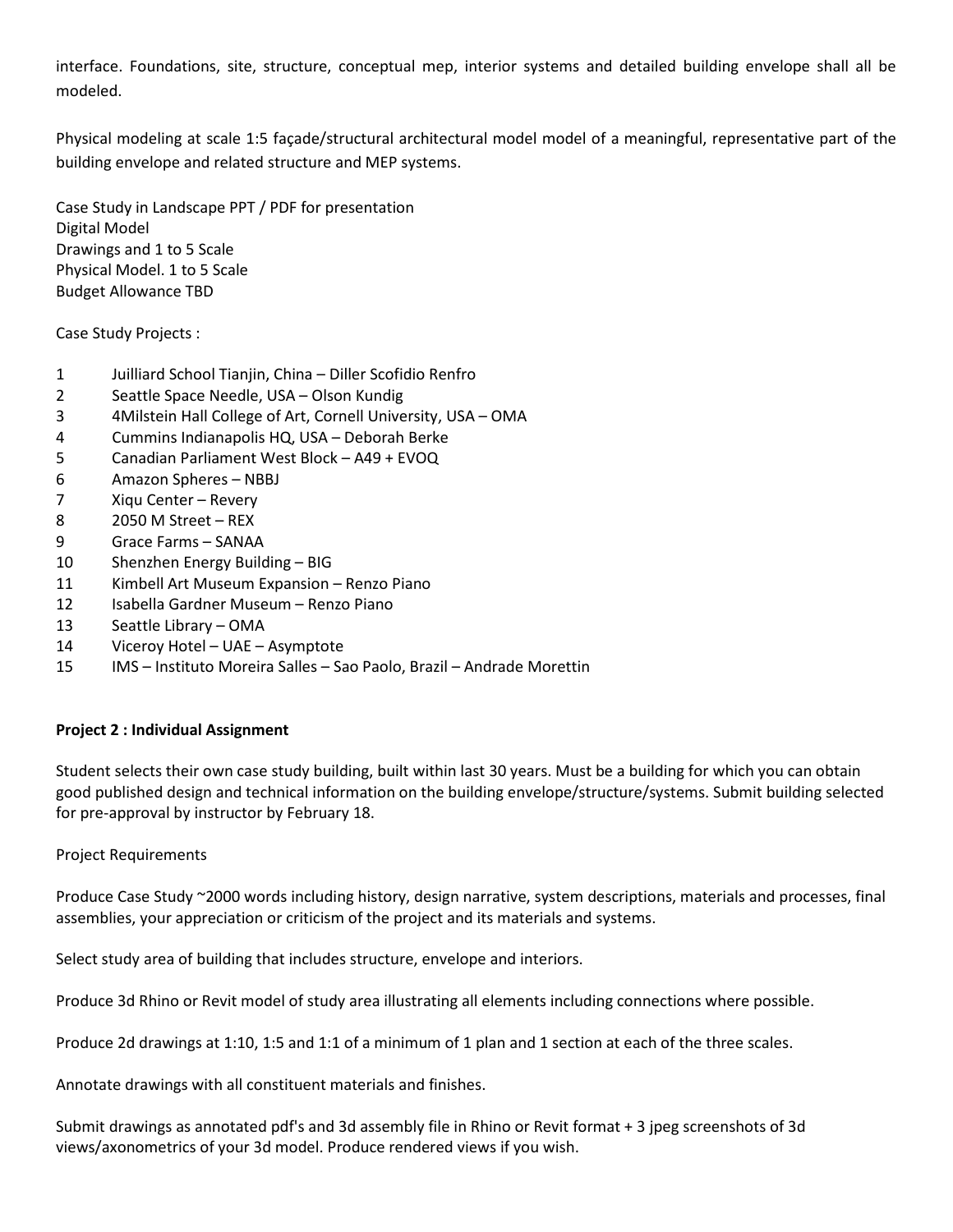### **SCHEDULE**

| Week 01 | Feb.04  | In Person | <b>Course Overview</b><br>Team Assignments and Case Study Selection |
|---------|---------|-----------|---------------------------------------------------------------------|
| Week 02 | Feb.11  | in Person | Session 02                                                          |
| Week 03 | Feb.18  | Remote    | Session 03                                                          |
| Week 04 | Feb. 25 | In Person | Session 04                                                          |
| Week 05 | Mar.4   | Remote    | Session 05                                                          |
| Week 06 | Mar.11  | In Person | Session 06                                                          |
| Week 07 | Mar.18  | In Person | Session 07:                                                         |
| Week 08 | Mar.25  | No Class  | SpringBbreak                                                        |
| Week 09 | Apr.1   | In Person | Session 08                                                          |
| Week 10 | Apr.8   | Remote    | Session 09<br>Final Deadline for Individual Case Study              |
| Week 11 | Apr.15  | In Person | Session 10                                                          |
| Week 12 | Apr.22  | Remote    | Session 11                                                          |
| Week 13 | Apr. 29 | In Person | Session 12<br><b>Final Group Case Study Presentations</b>           |